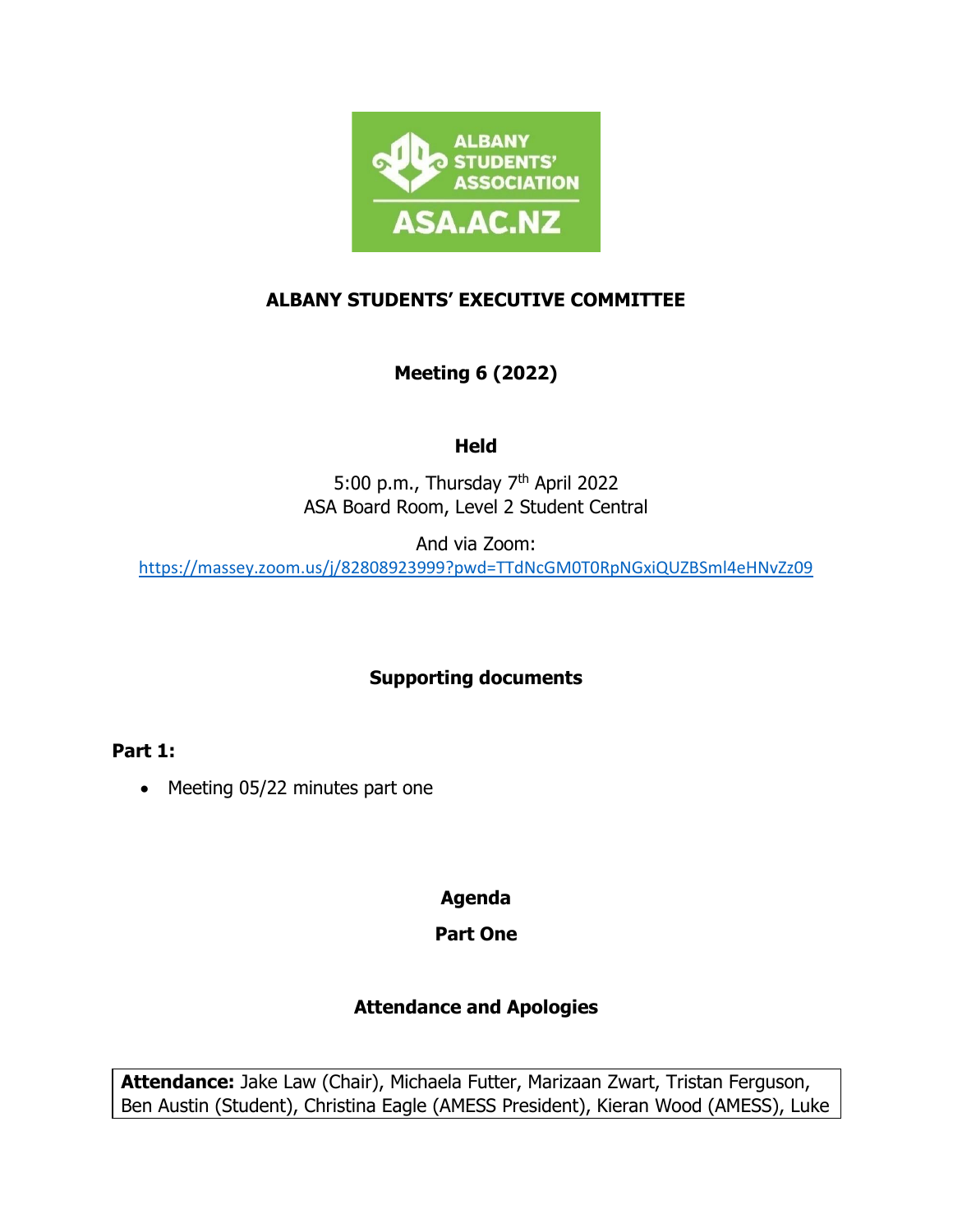Ewards (AMESS), Andrew Stone (Tabletop Club), Flynn Grace (Staff), Angelo Fray (Over Zoom)

#### **Apologies:**

Late Arrival: Jeanine Dean (Over Zoom)

### **1. Motion 01/06/2022**

"That the Albany Students' Association Inc. accept the meeting minutes for Thursday 24th March 2022 part one as a true and accurate record."

#### **Moved: Chair**

**Seconded: Marizaan**

**Carried: U**

### **2. Matters arising from the last meeting**

•

# **3. Motion 02/06/2022**

# **a. Verbal report: President**

"That the Albany Students' Association Inc. Executive Committee accepts the verbal report of the President, Jake Law and approves that their honorarium of \$696 is paid until reapproval at the next executive meeting."

New promotional pictures for social media

Planning executive training with Marizaan, Jacqueline and Caitlin

COVID-19 update with Amy Heisse (Waiting for Massey to confirm when classes will resume back on campus)

Meeting with Tere

Massey Disability Community Hui (How can student associations support our disabled students, what support services they have access to)

Thursdays in Black BBQ

Handover training with Michaela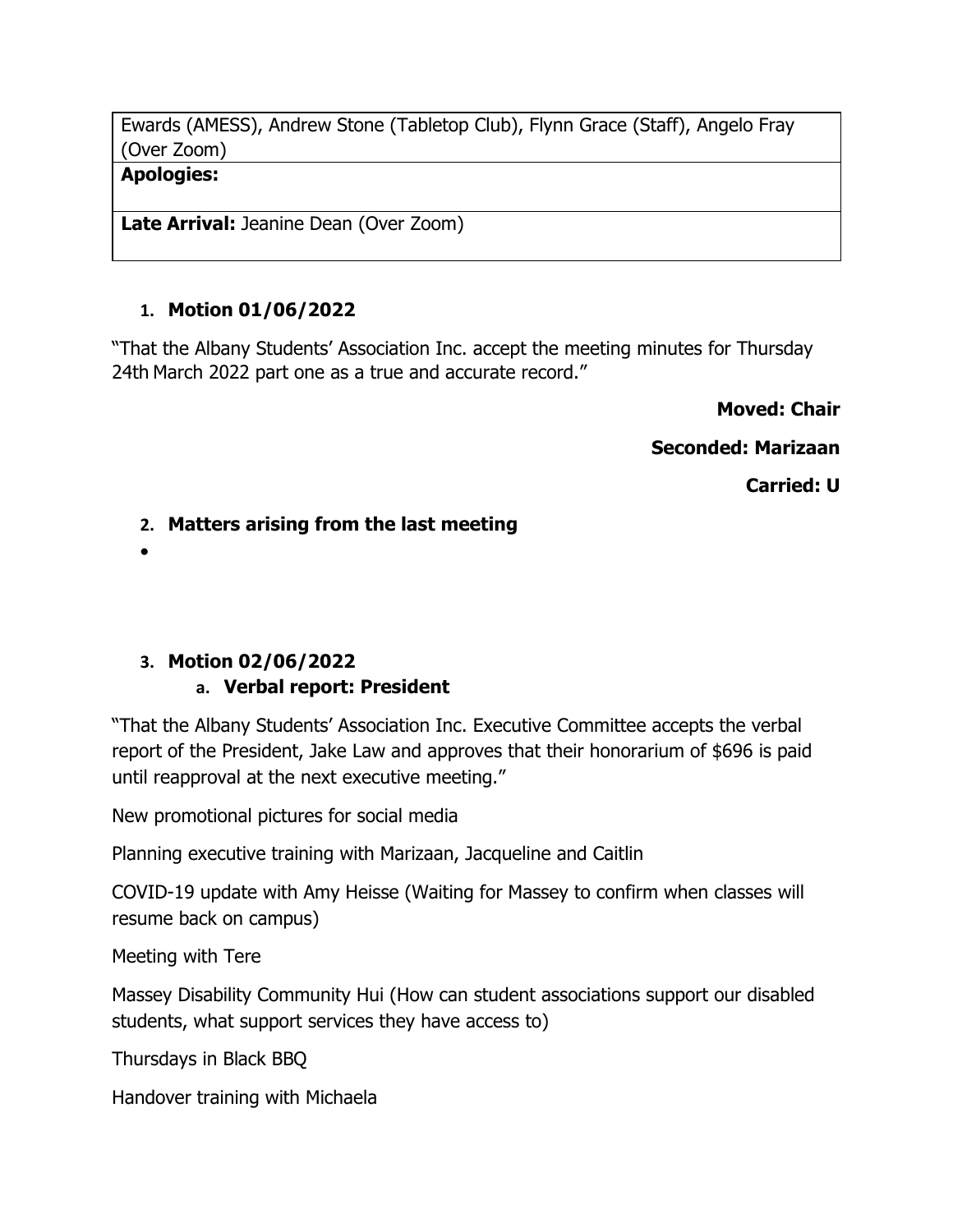CSCG Meeting – working to change policy for club grants

Hot Cross Buns with Executives

 **Moved: Marizaan Seconded: Michaela Abstentions: Jake Carried: U** 

### **4. Motion 03/06/2022 a. Verbal report: Vice President**

"That the Albany Students' Association Inc. Executive Committee accepts the verbal report of the Vice-President, Marizaan Zwart, and approves that their honorarium of \$393.75 is paid until reapproval at the next executive meeting."

With movie club - get it back up and running and ASA can help to support

Catch up with Jake

Meeting with Caitlin - training plan for executive X2

Thursdays in Black National Council

Massey Business School Teaching and Learning Committee pre meeting with students

Massey Business School Teaching and Learning Committee Meeting

Massey Business School Student Staff Liasson Committee

Meeting with Tristan - intros, connecting with accommodation

Meeting with Jake and Angelo

Massey Disability Community Hui

Meeting with Jake and Jacqueline – training for executive, clubs grants

CSCG committee meeting

Academic Integrity Committee

Thursdays in Black BBQ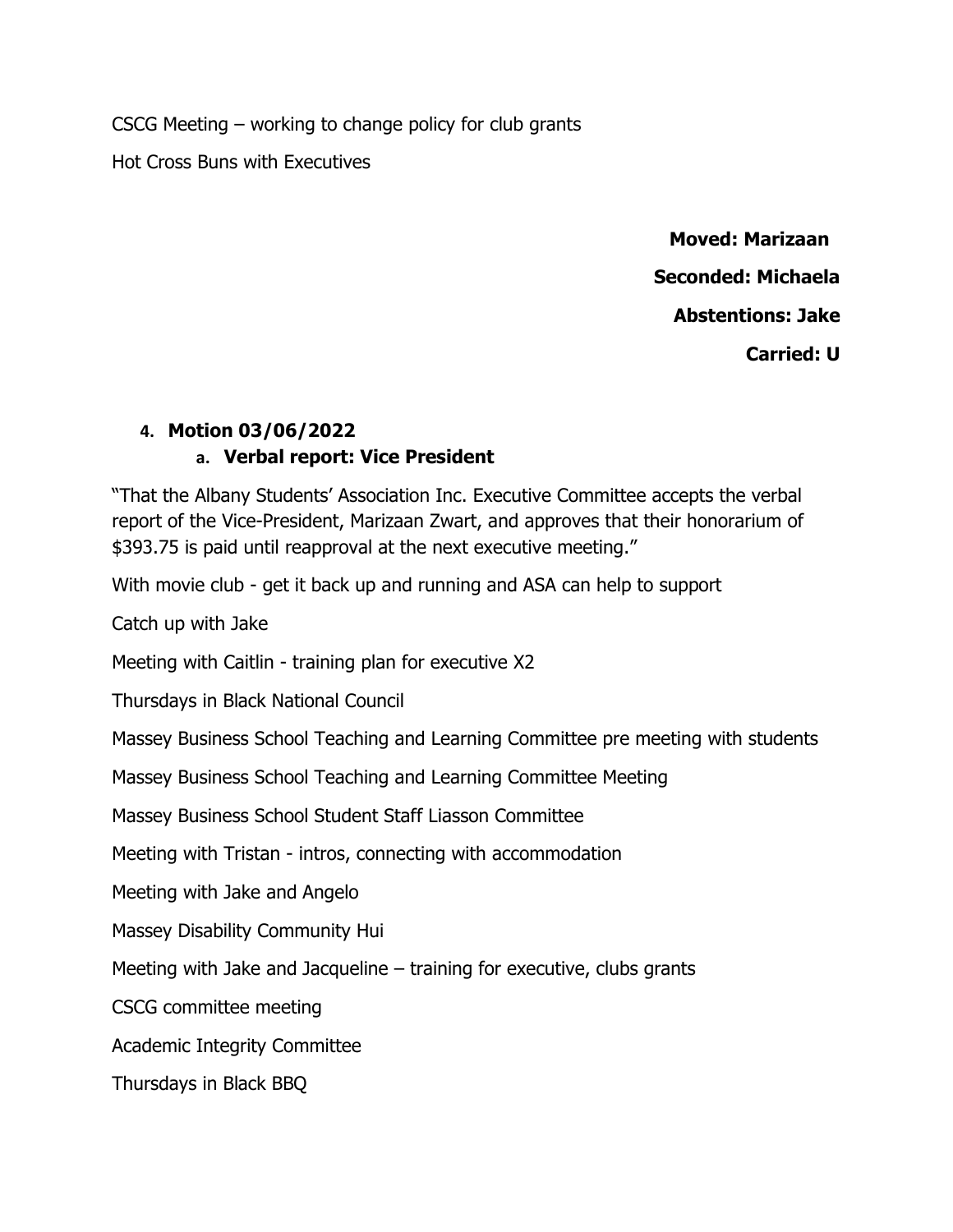Executive Hot Cross Bun Event

Calls and emails with NZ Blood to set up a blood drive for students on campus

Emails with operations regarding lighting on bridge by ASA student lounge

Emails with Kristina, Eliza - setting up training

Accommodation - setting up meeting time

**Moved: Chair** 

**Seconded: Michaela**

**Abstentions: Marizaan**

**Carried: U**

# **5. Motion 04/06/2022 a. Verbal report: Welfare Officer**

"That the Albany Students' Association Inc. Executive Committee accepts the verbal report of the Welfare Officer, Angelo Fray, and approves that their honorarium of \$262.50 is paid until reapproval at the next executive meeting."

Thursdays in Black BBQ

Executive Hot Cross Bun BBQ

Library Committee – inquiring about the use of the downstairs in the library

Meeting with Marizaan and Jake

**Moved: Chair Seconded: Tristan Abstentions: Angelo Carried: U** 

### **6. Motion 05/06/2022**

### **b. Verbal report: Education Officer**

"That the Albany Students' Association Inc. Executive Committee accepts the verbal report of the Education Officer, Tristan Ferguson, and approves that their honorarium of \$262.50 is paid until reapproval at the next executive meeting."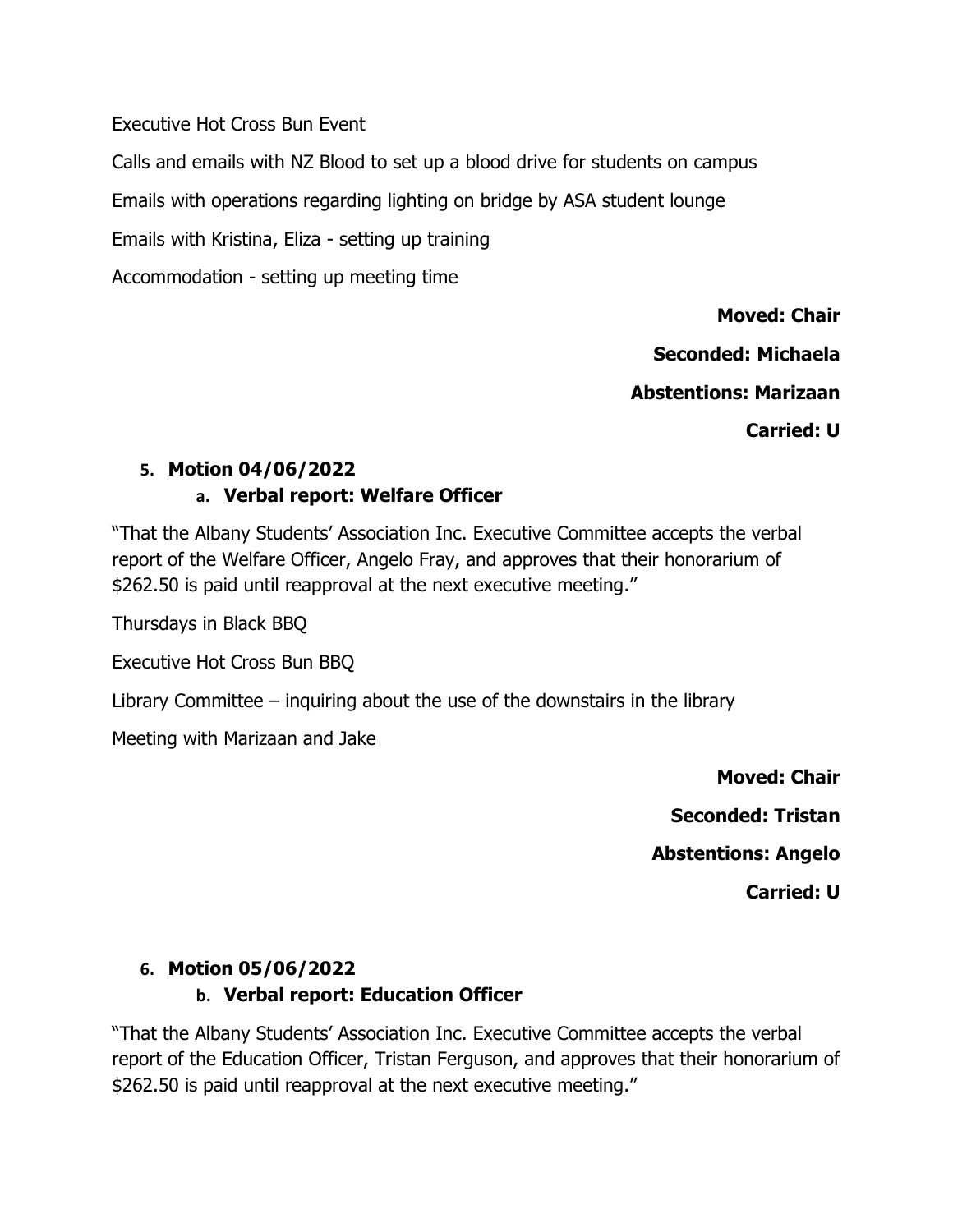Promotional photos for ASA social media Introduction with ASA staff Thursdays in Black BBQ Surviving group work promotion Executive Hot Cross Bun BBQ Meeting with Marizaan

> **Moved: Chair Seconded: Michaela Abstentions: Tristan Carried: U**

### **7. Motion 06/06/2022**

#### **a. Verbal report: Engagement Officer**

"That the Albany Students' Association Inc. Executive Committee accepts the verbal report of the Engagement Officer, Michaela Futter, and approves that their honorarium of \$262.50 is paid until reapproval at the next executive meeting."

Training with Jake – handing over emails

Meeting with Local Government NZ – encouraging younger people to vote in the upcoming elections

Planning future events for students to make it easier for them to vote

Massey Disability Community Hui

Thursdays in Black BBQ

Academic Board Meeting

Thursdays in Black National Council

Meeting with Jacalyn from Massey at Distance

CSCG Committee Meeting

Meeting with Trudy from MUSAF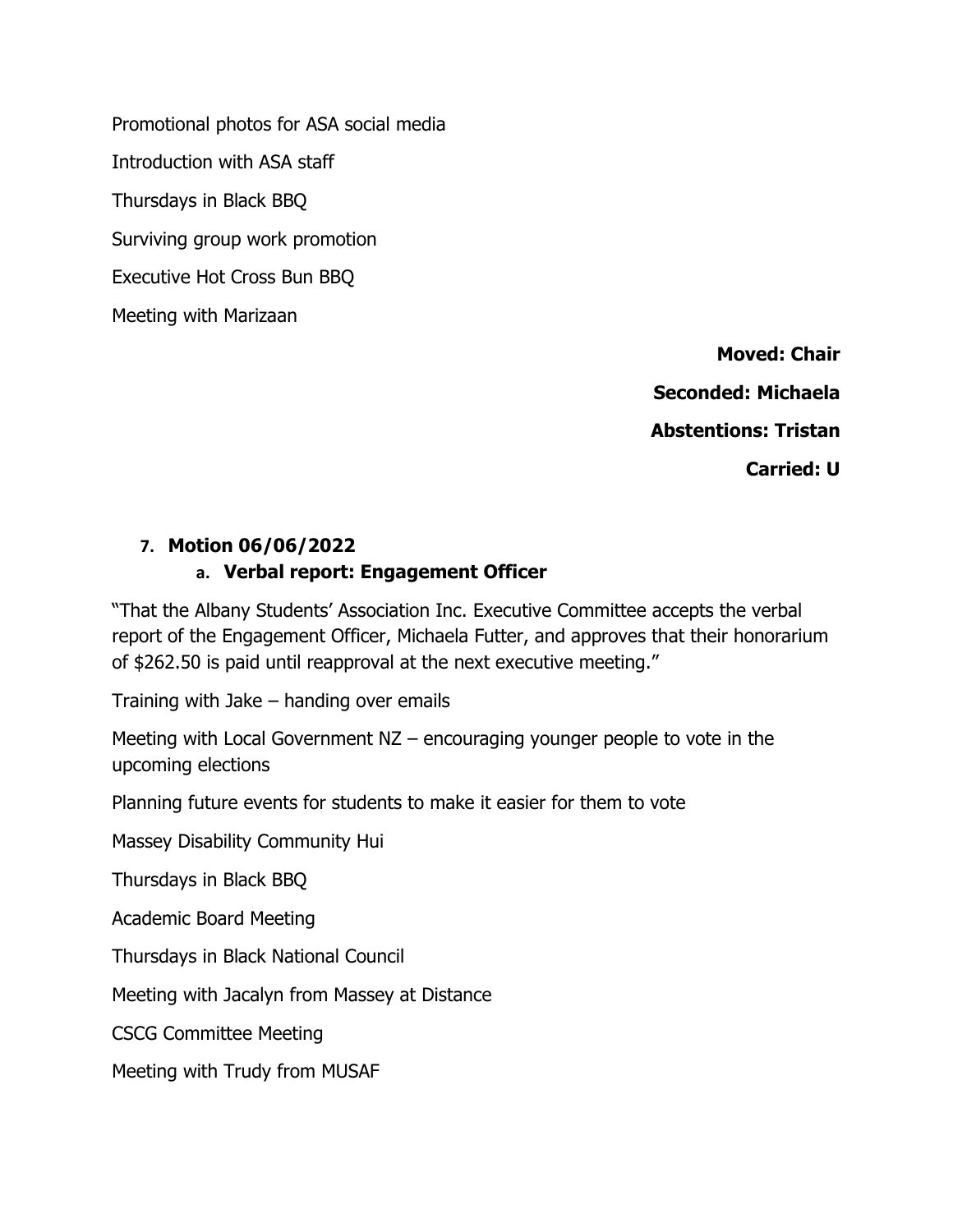Meeting with Minnie Kalo Voi – Vice President of NZISA (New Zealand International Student Association)

Executives Hot Cross Buns BBQ

Planning for pink ribbon brunch with Marizaan and Women in Economics and Finance Club

**Moved: Chair**

**Seconded: Marizaan**

**Abstentions: Michaela**

**Carried: U**

### **8. Discussions**

- A) COVID-19
- If Massey is consulting with staff, will they be consulting with students?
- Next meeting with Amy Heisse will be on Tuesday  $12<sup>th</sup>$  April at 4pm
- Hoping to get more updates from Massey next week
- B) Executive Training schedule and dates
- Training will be held on campus on Monday  $11<sup>th</sup>$  and Tuesday  $12<sup>th</sup>$  April 2022
- C) Re-O Day/week Wednesday 27 April 2022
- D) Promotion of MUSAF Student Consultation Survey
- All executives to complete
- Send to students
- E) Executive event ideas– May  $4<sup>th</sup>$ , 2022
- Star Wars Themed
- AMESS collaboration
- Evening event

### **9. Late Items for Part One**

Sushi Shop Reopening

- Tuesday 27<sup>th</sup> April 2022